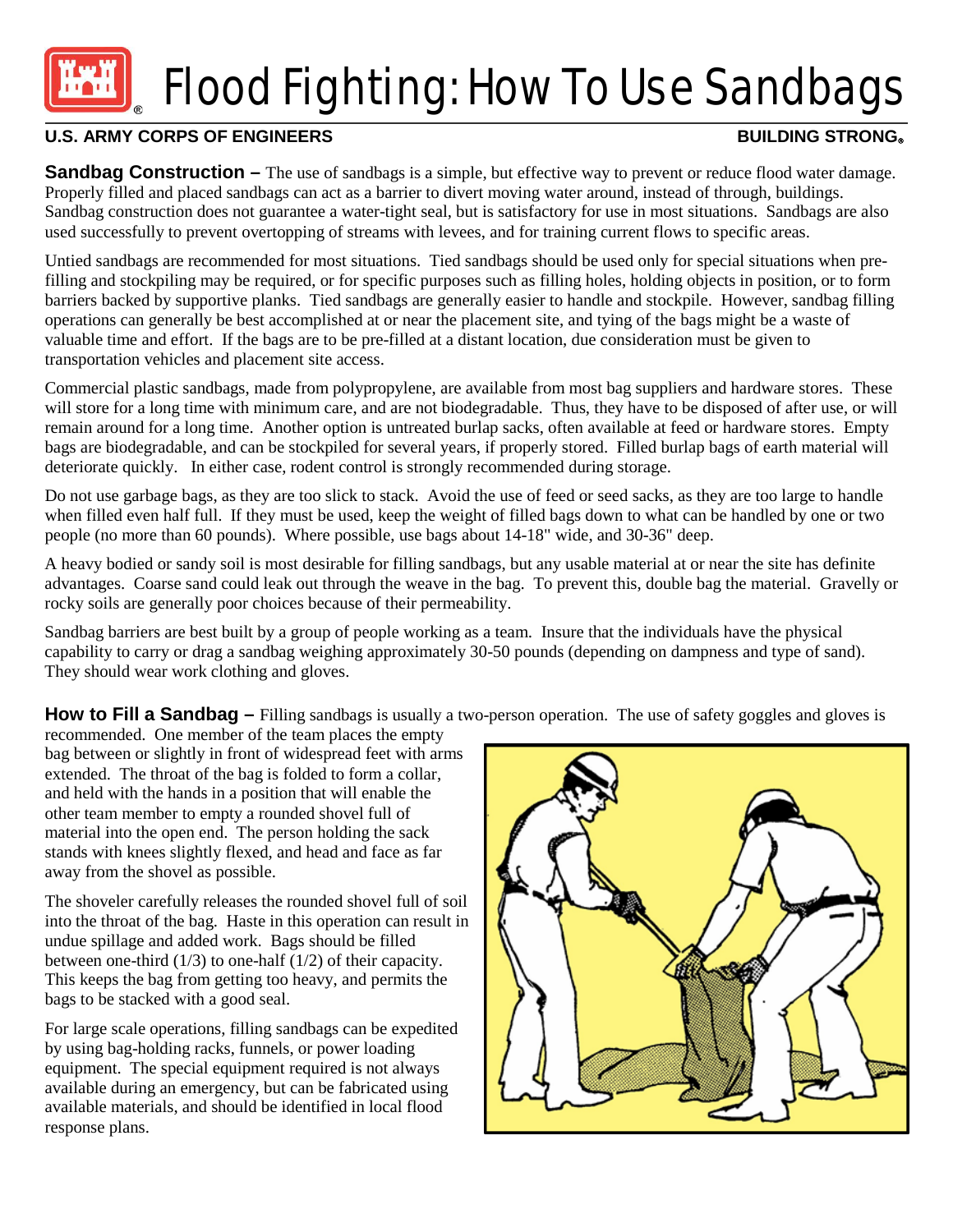**Sandbag Placement** – Remove any debris from the area where the bags are to be placed.

Fold the open end of the unfilled portion of the bag to form a triangle. If tied bags are used, flatten or flare the tied end.

Place the partially filled bags lengthwise and parallel to the direction of flow, with the open end facing against the water flow. Tuck the flaps under, keeping the unfilled portion under the weight of the sack.

Place succeeding bags on top, offsetting by one-half (1/2) filled length of the previous bag, and stamp into place to eliminate voids, and form a tight seal.



Stagger the joint connections when multiple layers are necessary. For unsupported layers over three (3) courses high, use the pyramid placement method (below).



**Pyramid Placement Method** – The pyramid placement is used to increase the height of sandbag protection. Place the sandbags to form a pyramid by alternating header courses (bags placed crosswise) and stretcher courses (bags placed lengthwise). Stamp each bag in place, overlap sacks, maintain staggered joint placement, and tuck in any loose ends.

**Estimating materials –** Use the table below, and assume 40 pounds of sand per bag. A 3 foot levee, 500 feet long, requires 22,500 bags, so you need  $(40 * 22,500) \div 2000 = 450$  tons of sand. The weight of sand varies locally.

| <b>DIKE</b><br><b>HEIGHT</b> | 50 FT | 100 FT | 200 FT | 250 FT | 300 FT | 350 FT | 400 FT | 450 FT | 500 FT |
|------------------------------|-------|--------|--------|--------|--------|--------|--------|--------|--------|
| 1 Foot                       | 300   | 600    | .200   | 1.500  | .800   | 2,100  | 2.400  | 2,700  | 3,000  |
| 2 Feet                       | .050  | .100   | 4.200  | 5.250  | 6.300  | 7,350  | 8.400  | 9.450  | 10.500 |
| 3 Feet                       | 2.250 | 4.500  | 9.000  | 1.250  | 13,500 | 15,750 | 18.000 | 20,250 | 22,500 |
| 4 Feet                       | 3.900 | .800   | 5,600  | 19.500 | 23,400 | 27,300 | 31,200 | 35,100 | 39,000 |

**Ringing boils** – A boil is a condition where water is flowing through or under an earth structure (such as a levee) that is retaining water. Free flowing water wants to move to lower elevations. If a levee is stopping floodwaters, the water may be able to find weak points to enter. This action is called "piping". If the water finds a large enough path, the flow will become visible, and is a serious threat to the integrity of the levee. Most boils occur in sand, silt, or some combination.

A boil is found on the landward side of the levee, or in the ground past the levee toe (the exact distance varies with local conditions). Possible boil sites can be identified by free standing or flowing water (other than culverts, pumps, etc). A boil can be found only by close inspection. A prime indicator is water bubbling (or "boiling"), much like a natural spring. Another is obvious water movement in what appears to be standing water.

Carefully examine the water for movement. Boils will have an obvious exit (such as a rodent hole), but the water may be cloudy from siltation, or the hole very small. If there is any movement in the water, carefully approach the site, disturbing the water as little as possible. Let the water settle, and look at the suspected site. If you see the hole, examine it carefully. If the water flow is clear, there are no problems as yet. If there is no distinct hole, the water flow is not a threat. Monitor the site regularly for changes, and take no other actions.

A dirty water flow indicates that the soil is being eroded by the water, and that could mean failure of the levee. A boil ring is